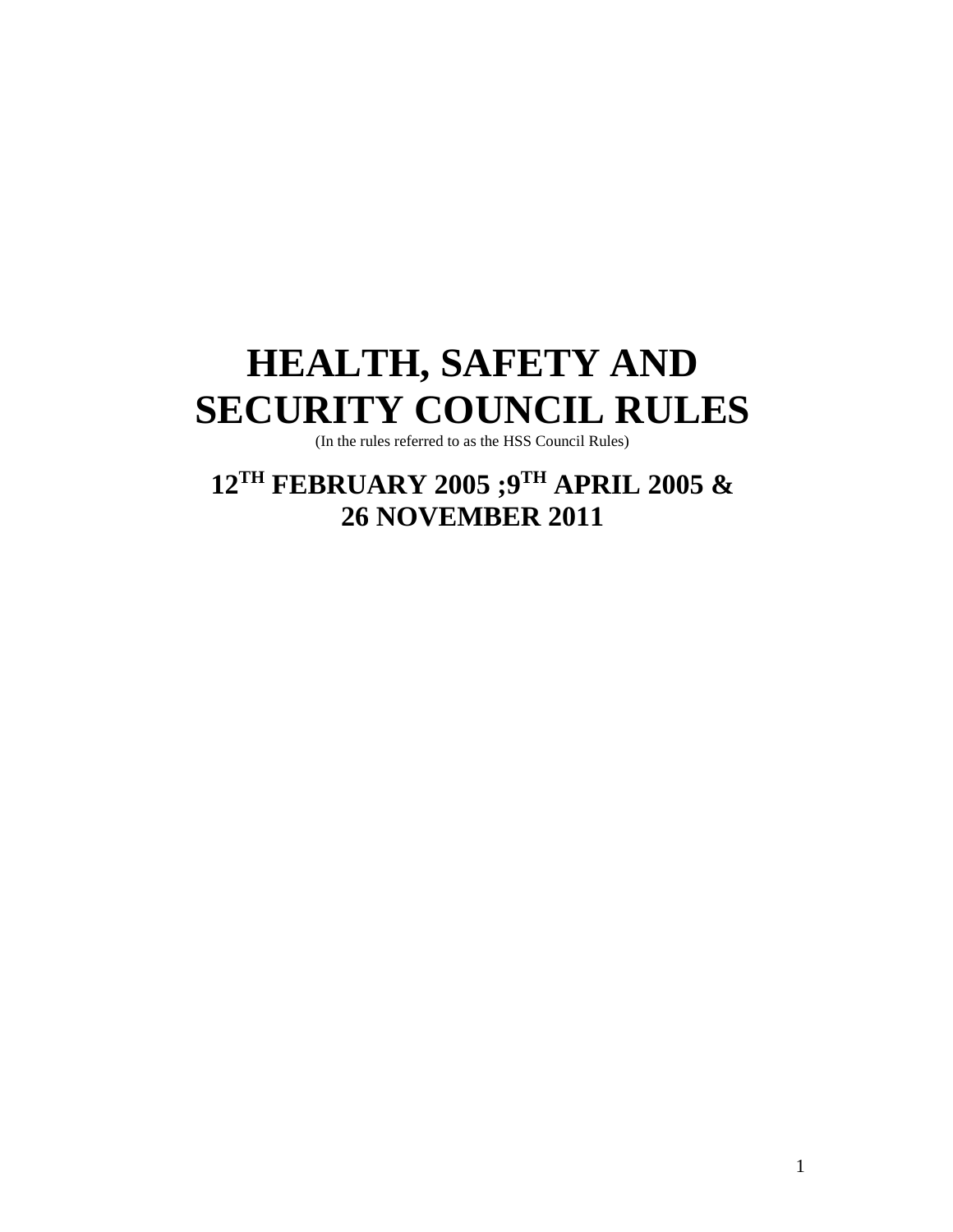| ZO NOVEIIIDEI ZUTT<br><b>CONTENTS</b>                                                                           | <b>ARTICLE</b> | <b>PAGE</b>             |
|-----------------------------------------------------------------------------------------------------------------|----------------|-------------------------|
|                                                                                                                 |                |                         |
| <b>INTRODUCTION</b>                                                                                             | $1 - 2$        | $\overline{3}$          |
| <b>COMPOSITION AND ADMINISTRATION</b>                                                                           | 3              | 3                       |
| <b>FINANCIAL CONTROL</b>                                                                                        | 4              | $\overline{\mathbf{3}}$ |
| <b>GENERAL GOALS</b>                                                                                            | 5              | $\blacktriangle$        |
| <b>PROHIBITED SUBSTANCES IN SPORT</b>                                                                           | 6              | $\boldsymbol{4}$        |
| <b>MONITORING OF PROHIBITED SUBSTANCES</b>                                                                      | $7 - 10$       | $4 - 6$                 |
| <b>HIV POLICY</b>                                                                                               | 11             | $6 - 7$                 |
| <b>MEDICAL EXAMINATIONS AND MEDICAL</b><br><b>REGISTERS</b>                                                     | 12             | $7 - 12$                |
| <b>FIRST AID: COMPETITION ARRANGEMENTS</b><br><b>TRAINING AND MEDICAL CONTROL DURING</b><br><b>COMPETITIONS</b> | 13             | $12 - 14$               |
| <b>STRUCTURE OF FUNCTIONING</b>                                                                                 | 14             | 15                      |
| <b>FUNCTIONING AT NATIONAL LEVEL</b>                                                                            | 15             | 15                      |
| <b>FUNCTIONING AT W/A LEVEL</b>                                                                                 | 16             | 16                      |
| <b>FUNCTIONING AT CLUB LEVEL</b>                                                                                | 17             | $16 - 17$               |
| <b>HSS OFFICIAL CLOTHING</b>                                                                                    | 18             | 17                      |
| <b>NATIONAL COLOURS</b>                                                                                         | 19             | 17                      |

**HEALTH, SAFETY AND SECURITY COUNCIL RULES - 12th February 2005; 9 th April 2005 & 26 November 2011**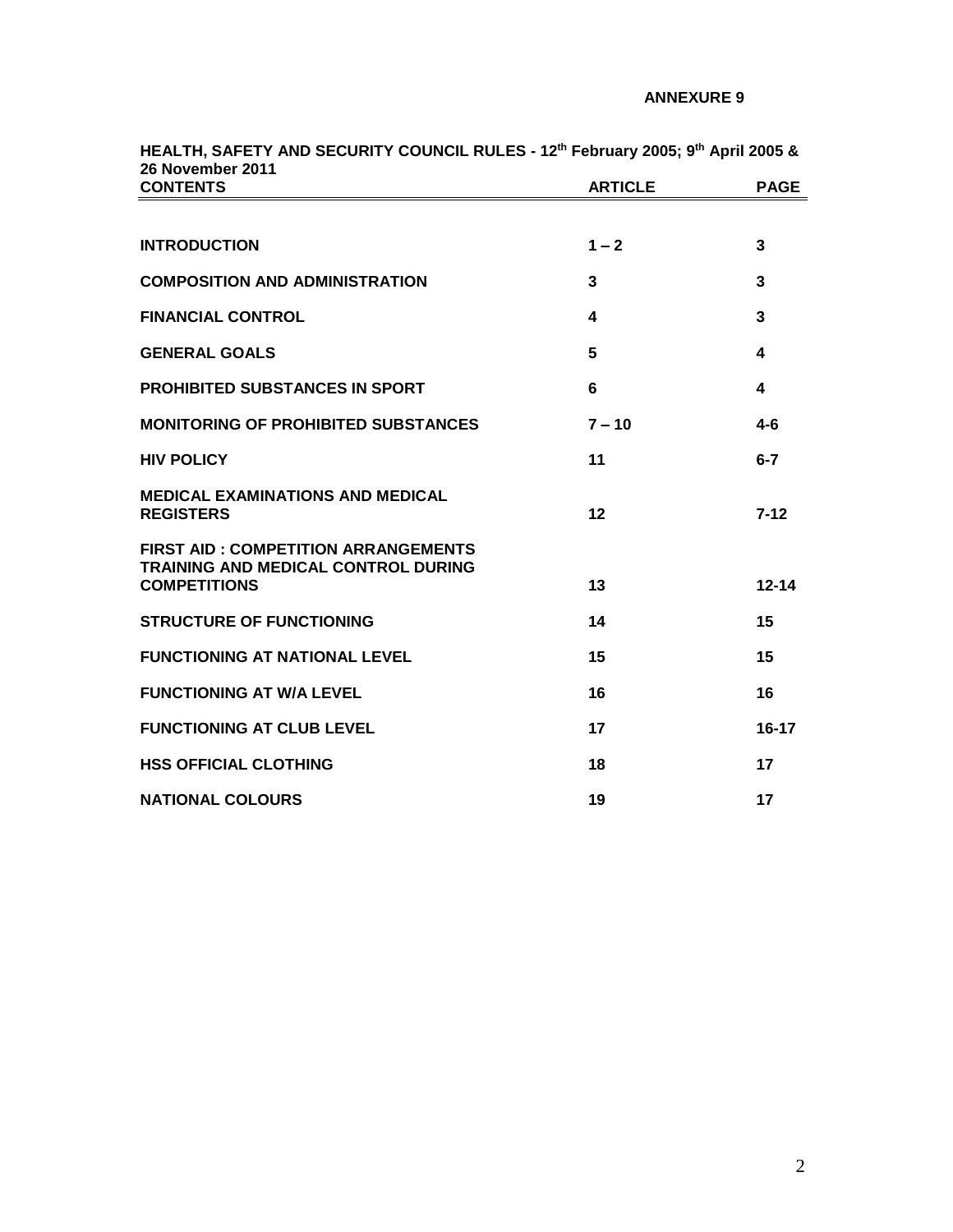## **INTRODUCTION:**

- Article 1 These rules are supplementary to and subject to the constitution of the SASF.
- Article 2 These rules are, where relevant, subject to the following:

| Article 2.1 |                                                                             | Attachment 1 |
|-------------|-----------------------------------------------------------------------------|--------------|
| Article 2.2 | FILA Regulations regarding Drug Free Sport                                  | Attachment 2 |
| Article 2.3 | IOK Regulations regarding Drug Free Sport                                   | Attachment 3 |
| Article 2.4 | WADA International Standard List of Prohibited Substances.                  | Attachment 4 |
| Article 2.5 | South African Institute for Drug Free Sport Guidelines for use              |              |
|             | of forbidden substances                                                     | Attachment 5 |
| Article 2.6 | RSA Legislation regarding Drug Free Sport                                   |              |
|             | (Act 14 of 1997, as amended).                                               | Attachment 6 |
| Article 2.7 | SASCOC Regulations regarding Drug Free Sport                                | Attachment 7 |
| Article 2.8 | Safety and Security in Sports and Recreational Events act 2010 Attachment 8 |              |

Where the SAWF HSS rules are in dispute with any of the above hierarchical documentation, the abovementioned shall prevail. The most recently updated edition of the abovementioned documentation will prevail, and will be sent at the beginning of each year to all parties and wrestling associations for circulation to clubs and does not form part of this document.

#### Article 3 **COMPOSITIONS AND ADMINISTRATION**

- Article 3.1 The HSS council is constituted in accordance with articles 14.3 and 14.11 of the constitution of the SAWF
- Article 3.2 The elected council will meet at a time and place as decided by the members, as the need arises.
- Article 3.3 The HSS council presents a monthly report to the executive management.
- Article 4 **FINANCIAL CONTROL**
- Article 4.1 The value of sponsorships obtained by this council (medicines, for example) will be, with approval of the executive management, allocated to the budget of the medical council as an income.
- Article 4.2 All medical officials at national, wrestling association and club level have to register annually with the SAWF at a registration tariff previously decided upon by the executive management.
- Article 4.3 A monthly telephone allowance, as decided upon annually by the executive management, is payable to the chairperson of the HSS council in line with all the other councils/committees chairpersons according to the SAWF financial guidelines.
- Article 4.4 A Medical Bag with approved first aid equipment will be controlled and maintained by the SAWF HSS council for use of our national teams when touring abroad at the cost of the HSS council budget.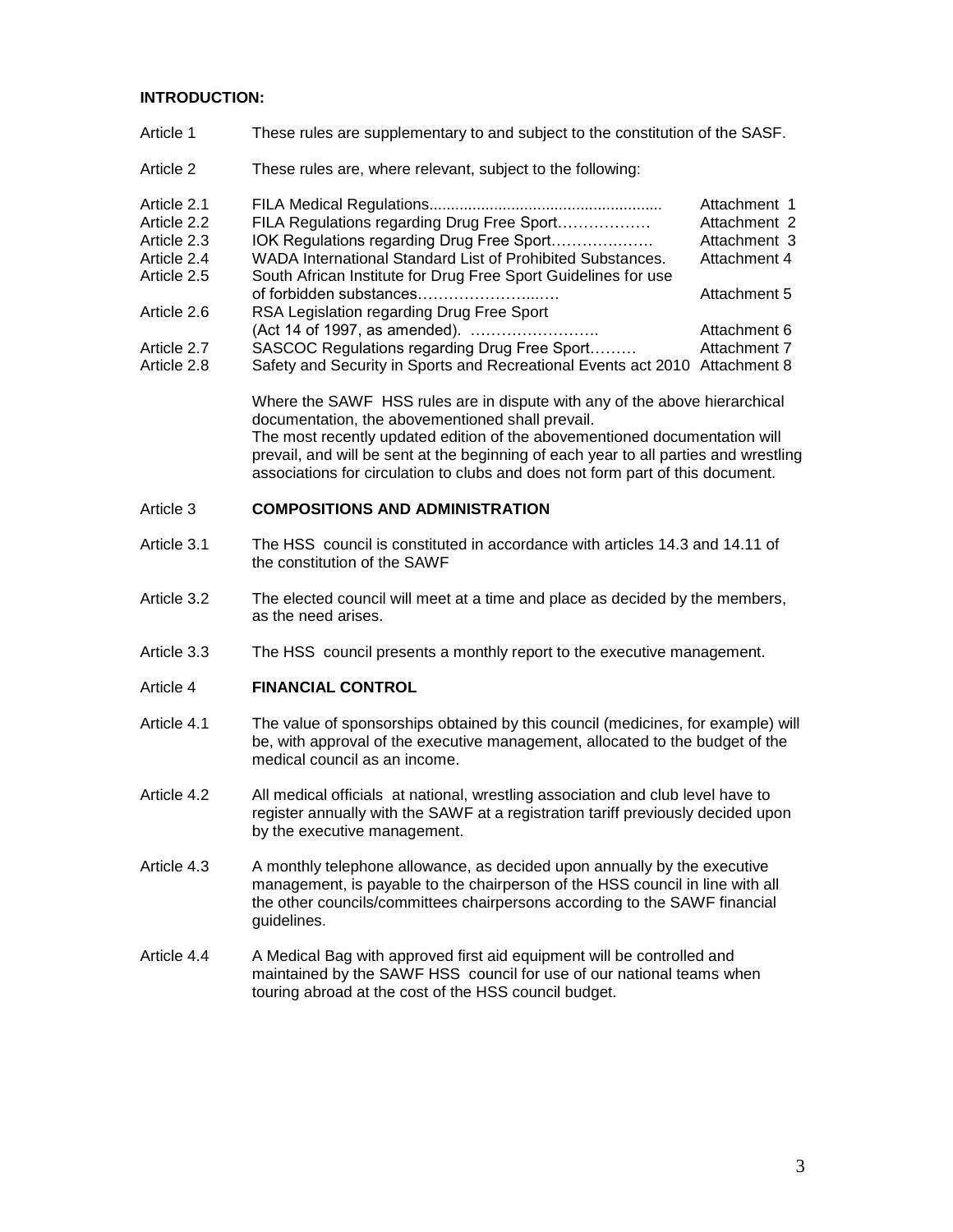#### Article 5 **GENERAL GOALS**

- Article 5.1 The HSS council will oversee the planning and control of all Medical, Safety and Security issues of national, wrestling association and club level activities, using the FILA Health Regulations as the guideline. Each council (national, wrestling association and club level) has its own specific responsibilities according to the level at which it operates.
- Article 5.2 The establishment and development of HSS councils at wrestling association and club level.
- Article 5.3 The training of medical officials regarding medical, safety and security matters and coaches regarding medical matters in wrestling.

#### Article 6 **PROHIBITED SUBSTANCES IN SPORT**

Article 6.1 The management of the policy concerning Drug Free Sport, and communicating rules and regulations regarding the matter as stipulated by the act on Drug-Free Sport, Act 14 of 1997 and other bodies with which SAWF is affiliated.

#### Article 7 **MONITORING OF PROHIBITED SUBSTANCES IN SPORT**

- Article 7.1 In terms of the national legislation, and the WADA regulations, the SAWF is part of the international and national testing pool together with all other Olympic sports codes.
- Article 7.2 Testing for prohibited substances is done by an independent body, in South Africa represented by the South African Institute for Drug-Free Sport. The SA Institute for Drug-Free Sport (SAIDS) guidelines are drawn up in line with the WADA International Standard. Testing is done under the following circumstances:
- Article 7.2.1 Out of Season Testing:

Testing may be done any time at practice or out of season. For this reason a complete annual program has to be sent to the SAIDS at the beginning of each year. Each wrestler has to send updated personal information every quarter to the SAIDS to update the testing pool information. The national coaches' council and medical council have to co-ordinate this action.

The information of all wrestlers competing internationally also has to be sent to FILA, for the same purpose.

FILA have the right to arrange testing of wrestlers through WADA as well. Decisions on how many wrestlers are tested are taken by the SAIDS or FILA.

- Article 7.2.2 Competition Testing: Testing may be done at any SAWF controlled competition, as decided by the SAIDS according to the year programme. The decision on which competition, how many wrestlers to be tested, and who will be tested is taken by the SAIDS keeping the WADA and FILA guidelines in mind.
- Article 7.2.3 Testing at the request of the SAWF: Testing of wrestlers may be done at the special request of the SAWF, should there be complaints or suspicions about certain wrestlers, or should the SAWF wish to test a team before going abroad to participate. The cost of this testing has to be carried by the SAWF, whereas the cost of out of competition and competition testing is carried by the SAIDS.
- Article 7.3 Analysis of urine samples is done at the only accredited laboratory in South Africa, at the University of the Free State in Bloemfontein.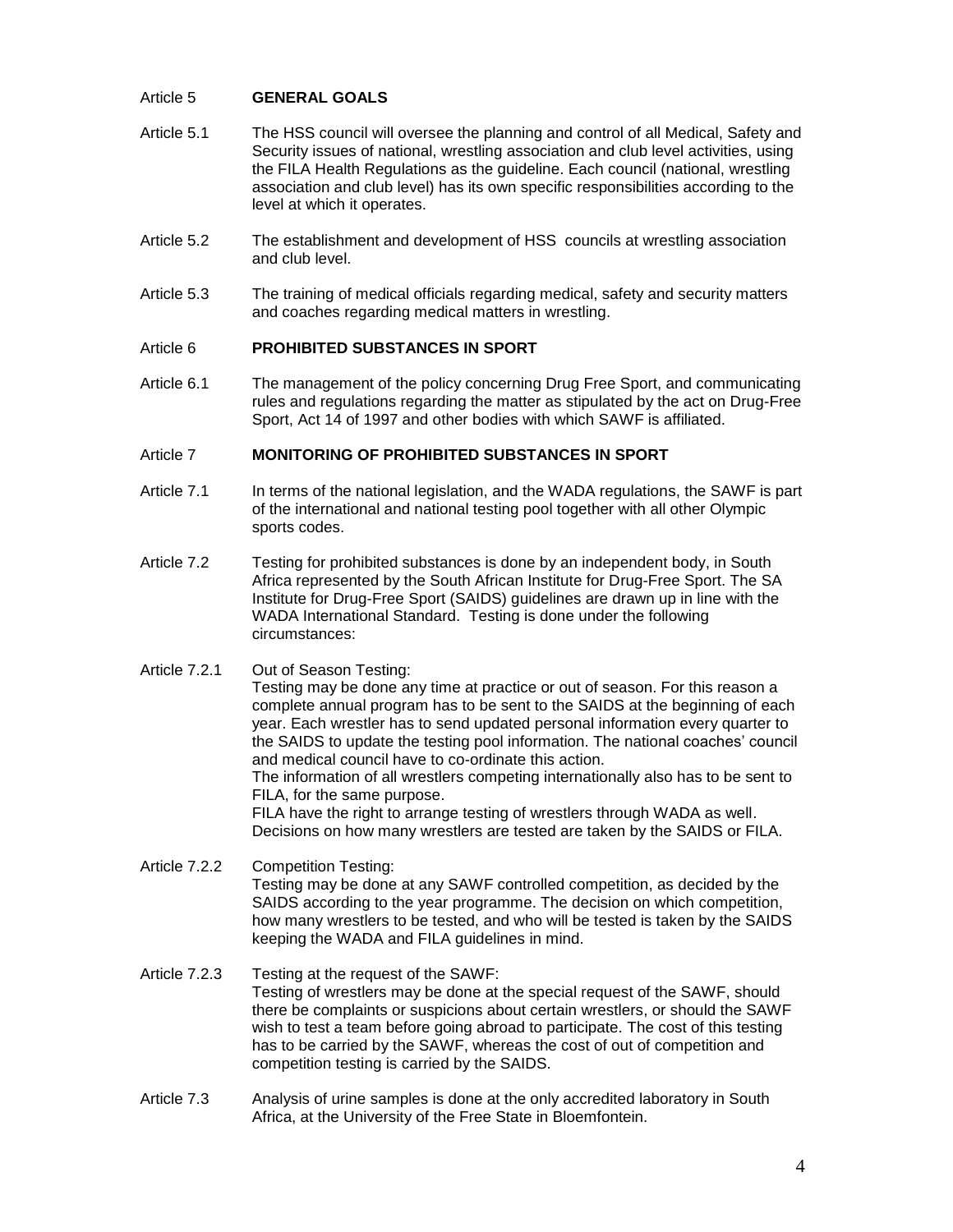- Article 7.4 The host wrestling association is responsible for setting up the testing station, and assisting the SAIDS officers. The host wrestling association's HSS council member is responsible, assisted by the national HSS council member appointed as advisor for the specific wrestling association. The action of testing consists of the following steps:
- Article 7.4.1 Arranging tables and chairs nearby an ablution facility which can be locked, and isolated from the public, for sole use by the testing officials of the SAIDS
- Article 7.4.2 Providing sufficient units of bottled still water and / or sealed cold drinks for wrestlers selected to be tested. It is suggested that two 500 ml bottles per person tested be provided. (Notice regarding testing is usually only given by the Thursday before the competition, by the SAIDS phoning the chairperson of the national HSS council. The number of wrestlers to be tested is only known on the day of the testing).
- Article7.4.3 "Chaperones" have to be arranged by the HSS council member of the host wrestling association to inform, and accompany the persons to be tested, from the mat to the testing station. Should there be a shortage of persons to assist, it remains the responsibility of the HSS council member of the host wrestling association to do this him/herself. Should there be women's wrestling, one of the "chaperones" needs to be female as well.
- Article 7.4.4 General assistance rendered by the SAWF HSS council member in charge of the competition medical to officials of the SAIDS at the competition venue:
	- A. Reception of SAIDS officials at the venue, welcoming them and presenting them to the tournament secretary
	- B. Assistance to do the drawing of matches to be tested, with Tournament Secretary of SAWF and SAIDS
	- C Facilitating communication between the tournament secretary, SAIDS officials and "chaperones"
- Article 7.4.5 General assistance rendered by the HSS council member of the host wrestling association to officials of the SAIDS at the competition venue:
	- A. Prepare the venue for testing as stipulated in articles 7.4 / 7.4.1 and 7.4.2
	- B. Arranging refreshments and food for SAIDS officials throughout the day
	- C. Making sure that the testing station is kept clean throughout the day.
- Article 7.4.6 Continuous communication with SAIDS officials to ensure that the rights of wrestlers are not violated, by bringing any uncertainties or irregularities to their attention for correction. The procedure for testing is explained fully in SAIDS communication leaflets which are distributed to the wrestling associations from time to time.
- Article 8 Compiling, and circulating all relevant information concerning prohibited drugs in sport to coaches, officials, chairpersons and secretaries at all levels.
- Article 9 Arranging general information sessions for wrestlers and parents to distribute the necessary information, as and when clubs or wrestling associations request it.
- Article 10 In event of a positive testing, the following procedure is followed: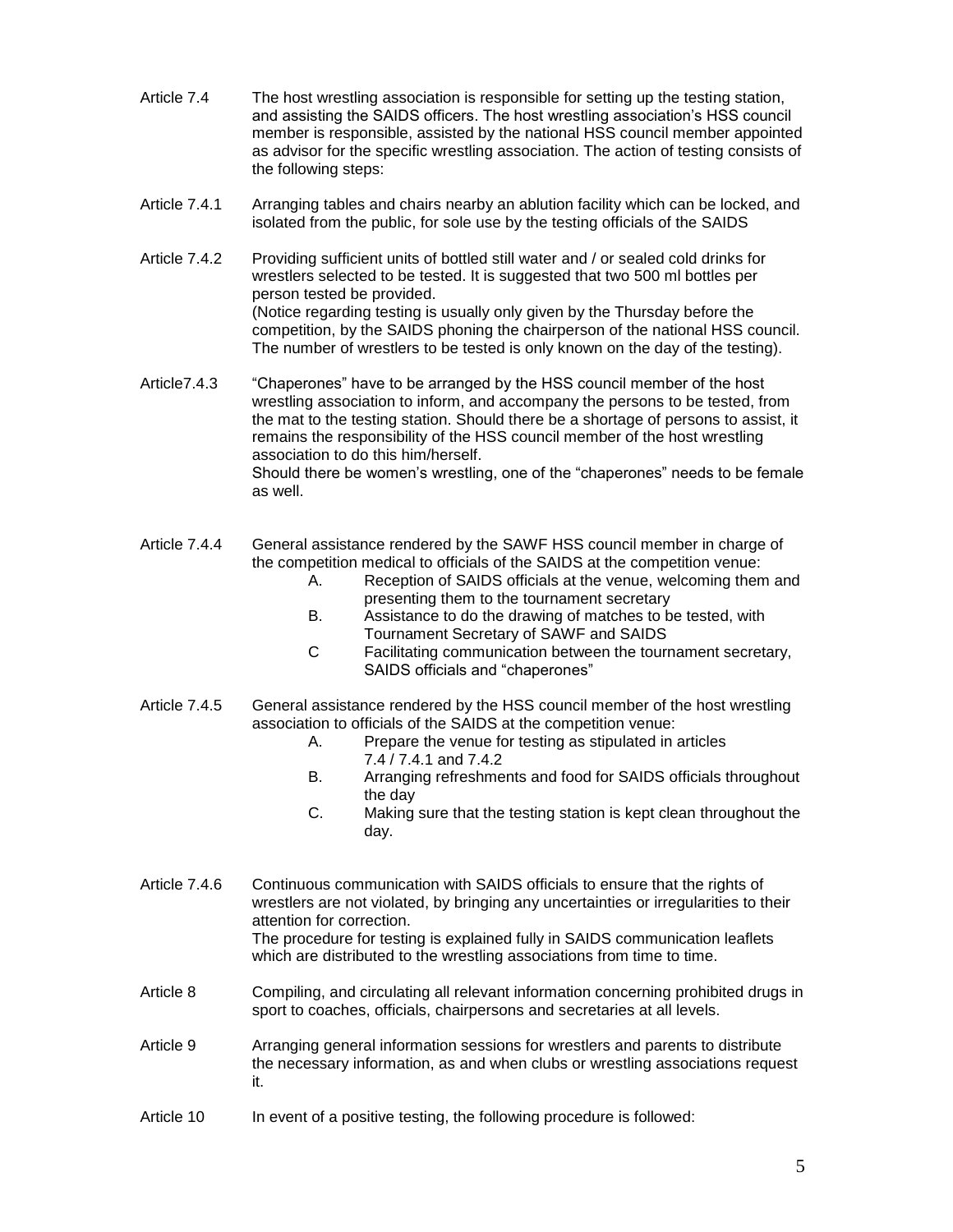- Article 10.1 Should sample "A" be tested positive, the SAWF is notified in writing by the SAIDS.
- Article 10.2 The SAWF informs the wrestler in writing of the result and gives the wrestler the opportunity to give a written explanation in his/her defense concerning the result given. The matter is handled further according to the SAWF disciplinary code and rules.
- Article 10.3 The wrestler has the right to request in writing to have the "B" sample tested, should he/she dispute the result of the test. This testing has to be attended by the wrestler in person, or by a representative he/she nominates. This is done at the laboratory of the University of the Free State in Bloemfontein. The wrestler has to let the SAWF know of the intention to do so. The SAWF informs the SAIDS from where the University of the Free State is notified. The cost for this test is carried by the wrestler him/herself. Should the "B" sample test negative, the SAWF will carry the costs.
- Article 10.4 The result of the "B" sample test again is sent to the SAWF in writing, and thereafter the wrestler gets a written report.
- Article 10.5 Further disciplinary steps are then taken according to the legal advisory committee rules of the SAWF disciplinary code and rules.
- Article 10.6 Wrestlers must apply for Therapeutic Use Exemption by filling in specified written application forms, which must reach the FILA in international competitions, and the SAIDS in national competitions 21 days before a major tournament starts, in order for them to send back a letter of approval.

### Article 11 **HIV POLICY**:

- Article 11.1 The development and managing of an HIV Policy:
- Article 11.2 Dissemination of information regarding AIDS and HIV to wrestlers, in order to equip them with life skills to take preventative measures to protect themselves from the disease. Wrestling has been named by the International Olympic Committee as one of the sports codes with the potential to cause transmission of the disease via the sport, in case of injury. Other sports are boxing, kung-fu and other contact sports The incidence of transmission through sport still remains low, according to research done so far. It is, however, a fact that South Africa currently has the highest incidence of this disease in the world. Sports people are therefore not without risk.
- Article 11.3 Protective measures to be taken by athletes: Preventive measures are still the best way to protect athletes from the disease.

Out of competition:

- Sexual education
- Awareness regarding the dangers of drugs (intravenous) or sharing of needles and syringes, especially in gyms where athletes give themselves vitamin injections, or where "blood doping" is practiced.
- Immunization against Hepatitis B (a much more potent disease than HIV, and more infectious through blood and blood products and sexual contact than HIV).

On the wrestling mat: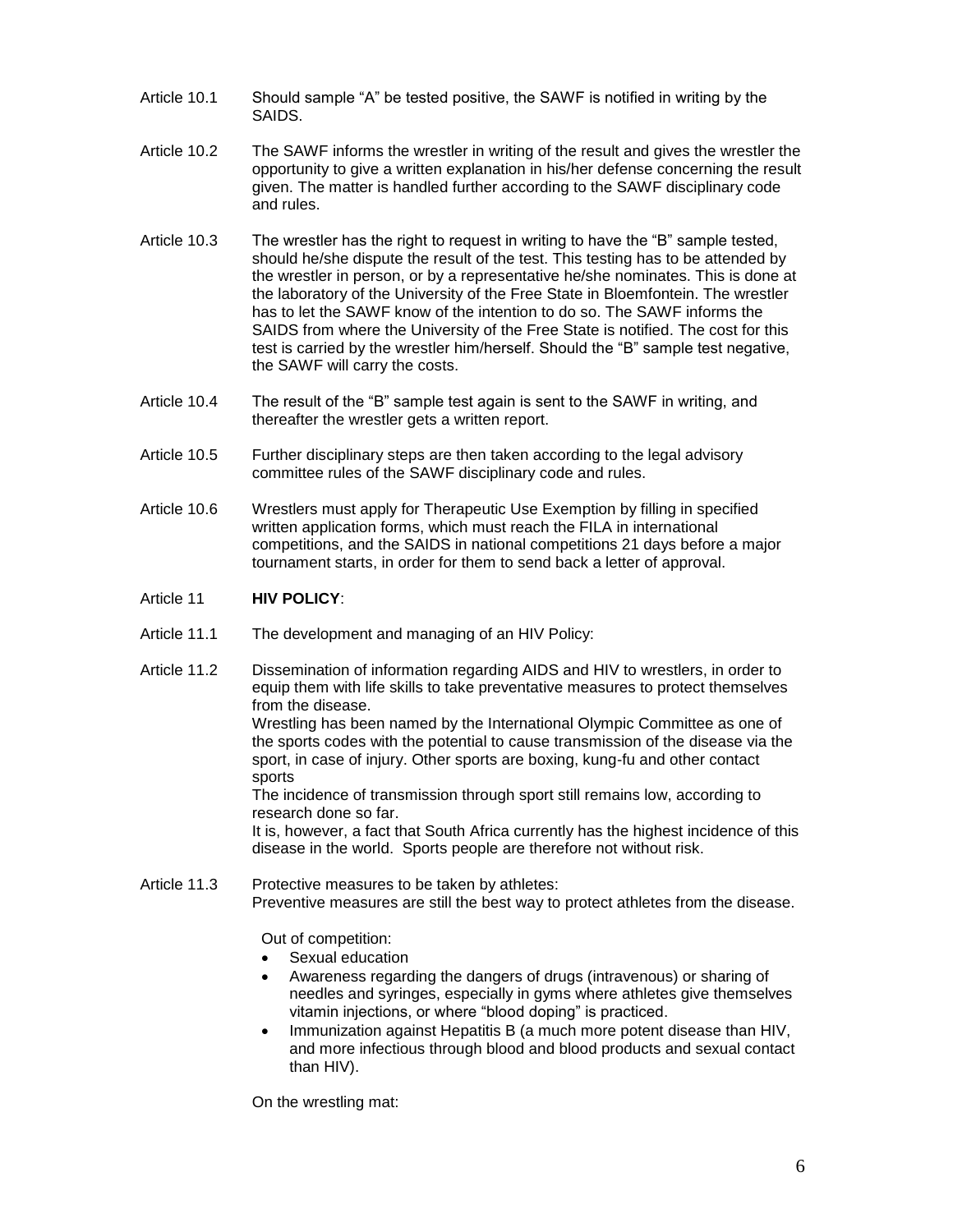- Skin lesions shall be handled according to the policy for open or bleeding or healed wounds
- Whilst competing bleeding lacerations are to be handled according to the policy for open or bleeding wounds. The match is adjourned to have the bleeding stopped and the necessary dressings applied. Should the wound start bleeding again within the same match, the match is terminated.
- Bloodstained clothes shall be washed with diluted antiseptic or bleach (1:100 dilutions of Hibitane and water). Each match is to be started wearing a clean singlet.
- Detergent/antiseptic solution (1:100 Hibitane and water) in a bucket is to be available at all tournaments with a mop to clean blood on the mats/floors. The bucket is to be centrally situated for all mats to use, or each mat shall have its own bucket and mop.
- Coaches shall have Latex/Vinyl disposable gloves available, when officiating in their wrestler's corner, to clean up blood or secretions if necessary. The use of gloves is non-negotiable for coaches, medical staff, first aid service, or mat cleaners.
- A supply of disposable gloves is part of the checklist of the medical committee member and tournament secretary for all tournaments. A box of gloves will in all probability be sufficient to last a year.
- Coaches and wrestlers need to have basic first aid knowledge in the event of injuries.

### Article 12 **MEDICAL EXAMINATIONS AND MEDICAL REGISTERS:**

- Article 12.1 Organizing and controlling of annual medical examinations of all FILA-controlled competition participants, pre-competition medicals at local SAWF controlled competitions, pre-departure medical examinations as required by FILA when competing in international FILA-controlled competitions, gender-certifying medical examinations for women wrestlers as required by FILA:
- Article 12.1.1 The FILA Health Regulations require every wrestler competing internationally in FILA controlled competitions, to undergo an annual medical examination by a qualified institution or registered medical practitioner with a sports medicine background. Details of the examination are spelled out in the FILA Health Regulations, and will be adapted to suit local circumstances.
- Article 12.1.2 An annual blood test for venereal disease and HIV is required by FILA for wrestlers competing in FILA controlled competitions.
- Article 12.1.3 FILA requires women wrestlers from the junior category to undergo a compulsory gender test. A medical certificate in this regard has to be produced. This certificate is then valid for the rest of the woman's wresting career. For the sake of uniformity, the SAWF requires all female wrestlers to undergo this test.
- Article 12.1.4 Pre-competition medical examinations at national/wrestling association/club level: Pre-competition medicals are done in line with the FILA Health Regulations, with the main emphasis being to prevent harm to other participants, should a wrestler not be healthy.

**Please note that only registered HSS officials that have attended the prescribed Pre-competition Examination course since 2010, are allowed to handle the pre-competition medicals.**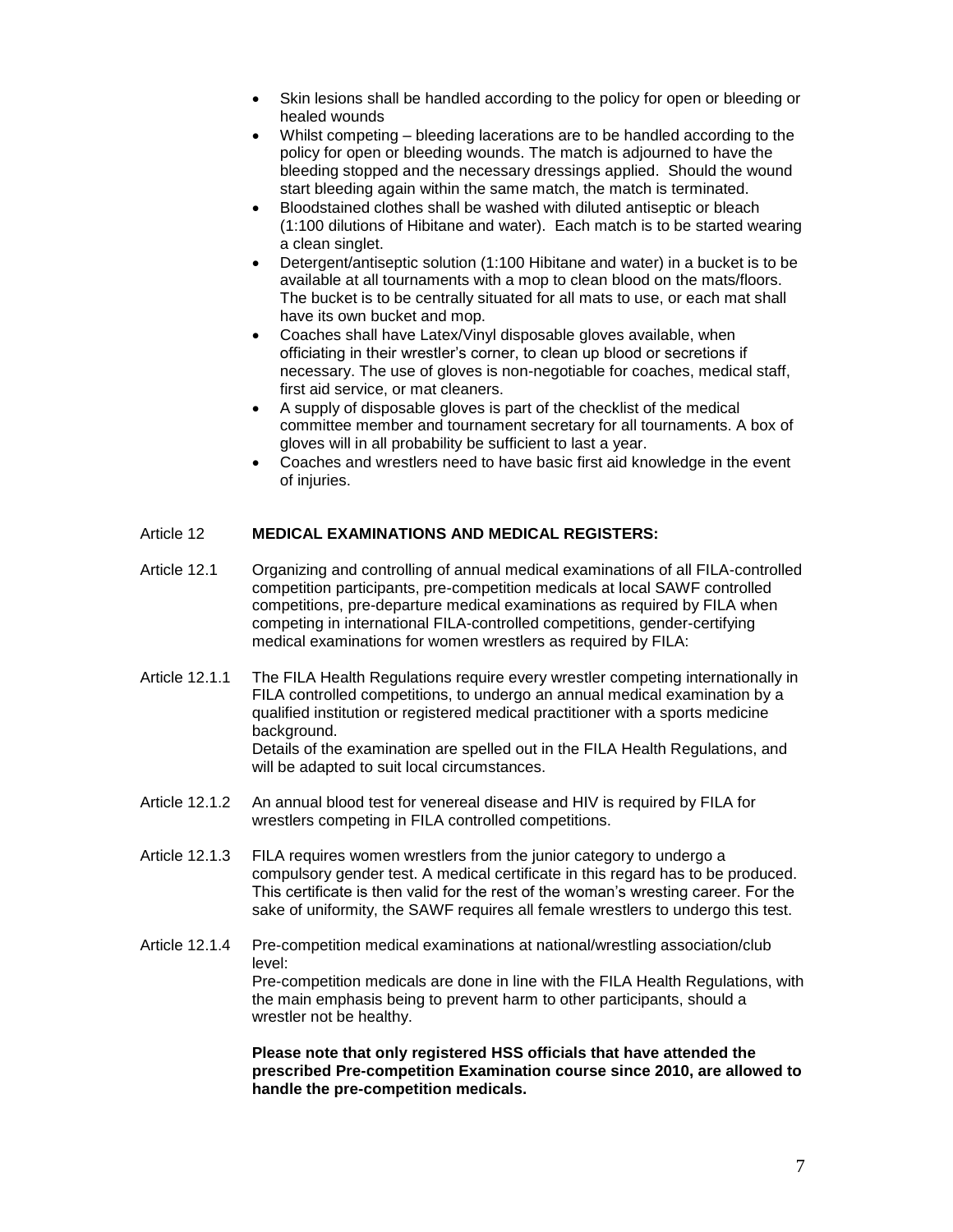Article 12.1.4.1 Elimination of infectious skin lesions:

- Most common skin lesions are fungal in nature. The most common are ringworm and athlete's foot.
- Fungal infections and wrestling: Fungal spores remain on mats, skin and in other wet areas, such as showers. Mats need to be cleaned with the correct solution regularly during the competition.
- Bacterial skin infection (staphylococci infection, better known as impetigo) as well as pustular acne Bacterial infections are highly infectious, and a participant should not be allowed to compete if any of these conditions are present.
- Herpes viral infections (fever blisters / cold sores) The fluid from fever blisters is highly infectious and a participant should not participate if infected.
- Article 12.1.4.2 Assessment of wrestlers participating with lesions having a potential for bleeding, which may increase the risk of infection through blood, and taking the necessary steps to prevent it occurring. Individual cases will be treated according to the policy for open, bleeding or infectious skin lesions
- Article 12.1.4.3 Assessment of general health status of the wrestler. Signs of possible dehydration, high pulse rate, or other signs indicating possible viral infections need to be observed.
- Article 12.1.4.4 All wrestlers up to the age group under 15 years needs to show a doctors prescription letter, if they have any asthma inhalers that they may need during the competition, at the weigh in. Cadet, junior and senior wrestlers having to use any medication on the prohibited list, for example, asthma inhalers, need to show a copy of the "Therapeutic Use Exemption" certificate which they received from SAIDS. To obtain the certificate, the wrestler needs to apply at SAIDS on the approved forms which can be found on the SAWF website. These forms shall be completed immediately after the wrestler register for the first time as a cadet, junior or senior wrestler and thereafter every time the existing certificate reaches it`s expiry date. The wrestlers must send the application directly to SAIDS as stipulated on the TUE forms.SAIDS in turn will issue a certificate of approval which is sent to the applicant. SAIDS will send a copy of the certificate to the SASF HSS council for record keeping. The names and relevant information of all wrestlers showing a prescription letter for wrestlers 15 years and younger and cadet, junior and senior wrestlers showing their SAIDS certificate will be documented at weigh in. After the weigh in copies of the Approved lesions list, rejected lesions list and Approved TUE certificates list will be handed to the tournament secretary and technical official.

After approval wrestlers using asthma inhalers are only allowed to use inhalers if following procedures are followed:

• On approach of mat the coach of the given wrestler will take the inhaler to the mat chairman who will verify that the wrestlers name and details is on the TUE approval list and then place the inhaler on the table if approved before the match starts.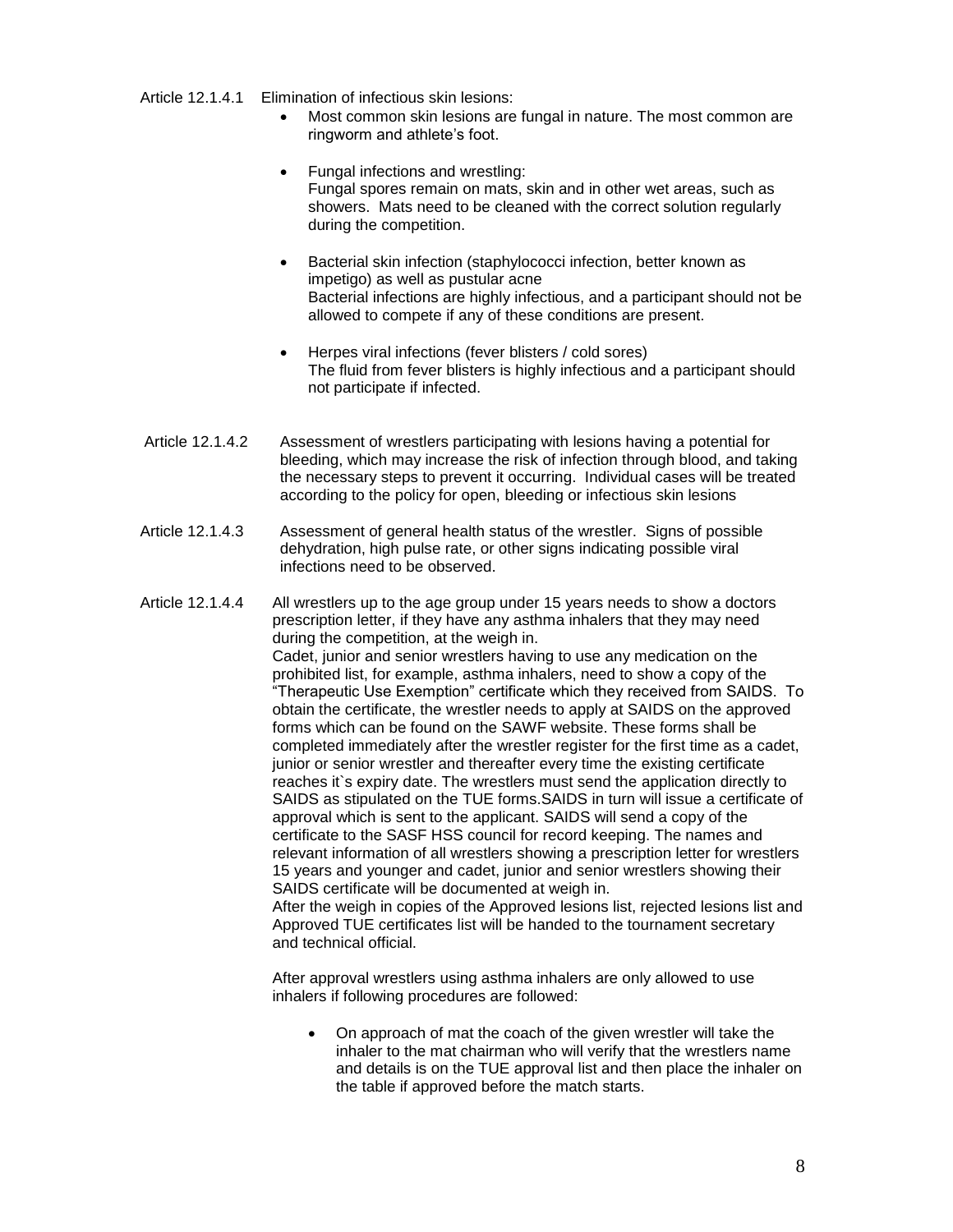- Wrestlers who`s names are not on the approval list will not be allowed to use inhaler during the given match and will lose the match if he/she needs to use the inhaler.
- Wrestlers with approved inhalers can only use the inhalers between rounds without being penalized at all, provided that the inhaler is given back to the mat chairman before the wrestler approaches the centre of the mat after the rest period.
- If any wrestler needs to use his/her inhaler during a wrestling round. the wrestler will automatically lose the given match.
- After any match it is the responsibility of the wrestler and his/her coach to collect the inhaler from the mat chairman

In FILA-controlled competitions the following procedure shall be followed: The TUE forms must be completed and sent to the national HSS council whenever a wrestler is going to compete in a FILA-controlled competition. The TUE forms must reach the national HSS council not later than 30 days prior to the specific competition, because the national HSS council must forward the TUE forms to FILA, which must reach FILA not later than 21 days prior to the competition. FILA will issue a certificate of approval, which must be shown at the pre-competition medical of that competition.

- Article 12.1.4.5 Procedure of pre-competition medicals:
- Article 12.1.4.5.1 A small stamp with wording "MEDICAL" / "MEDIES" is issued by the tournament secretary to the person in charge of medical examinations per signature. This will normally be the HSS council member of the wrestling association.

(Each person doing medical examinations shall have a stamp, to expedite the process). After completion of medicals the stamps are taken back to the tournament secretary. Wrestling associations organizing SAWF controlled competitions shall have enough stamps to facilitate the speedy completion of the medicals. The tournament secretary will put the stamps on the checklist for necessary standard equipment for a tournament of this size

- Article 12.1.4.5.2 All wrestlers are examined by the team of examiners as arranged by the HSS council member, with the emphasis on issues as stipulated under Article 12
- Article 12.1.4.5.3 The wrestler's card gets stamped and the weigh-in may proceed only if the card has a stamp on. All queries are reviewed by the medical practitioner or, in the absence of a medical practitioner, by a panel consisting of the HSS council member, the technical official and the tournament secretary, who makes the final decision on participation or non-participation. Should any special permissions be granted, for example, a wrestler with a laceration who was given permission to cover the laceration with a dressing, this has to be stipulated on the prescribed forms by the HSS officials stamping the cards before the wrestler leaves the examination area and proceed to the scale.
- Article 12.1.4.5.4 Skin lesions will be handled as follows:
	- A. Lesions with a risk of bleeding:
		- The lesion must be exposed for inspection by the medical practitioner or the HSS official in charge of the pre-competition medical.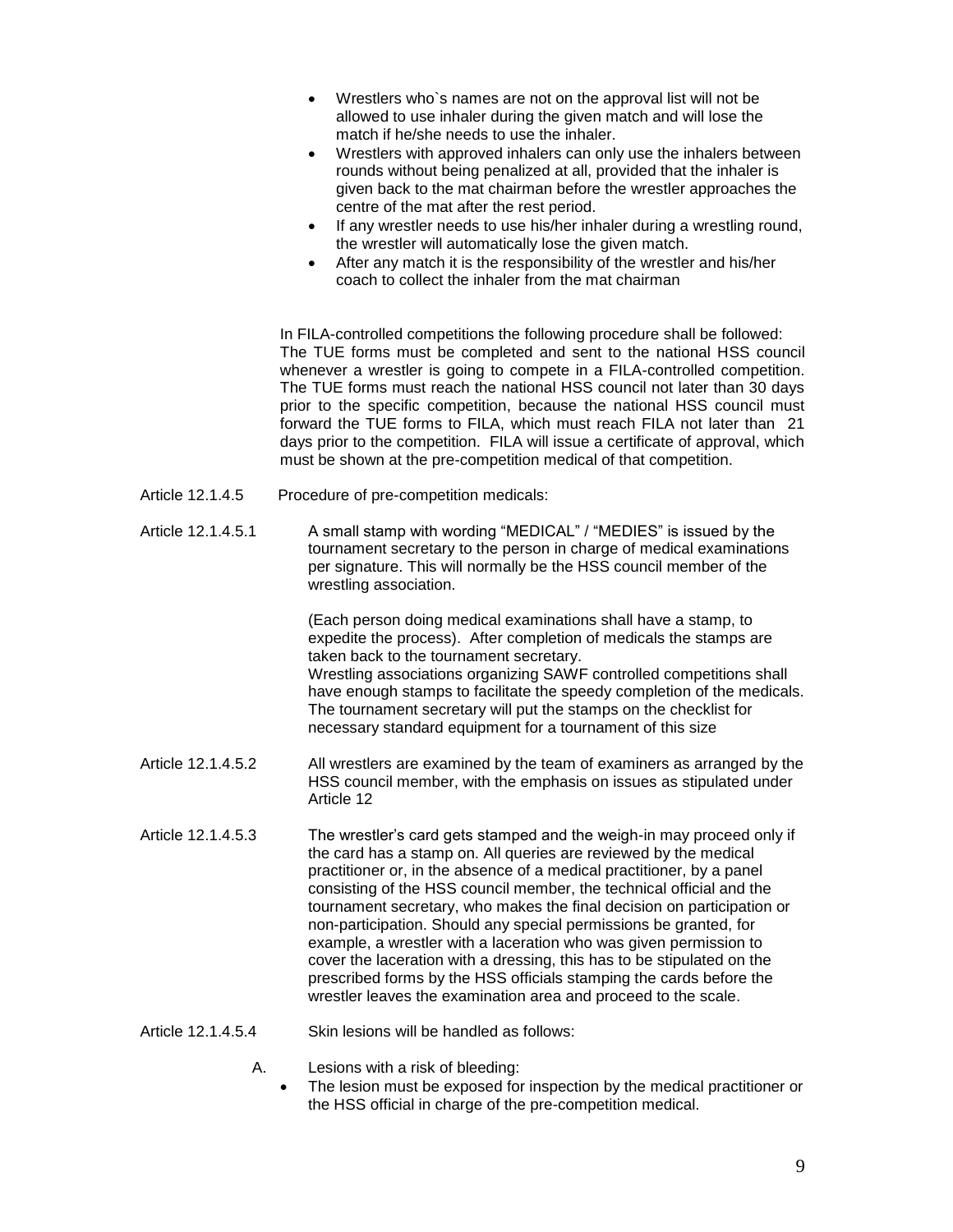- If there is a risk of bleeding, no wrestling shall be allowed. If there is no risk of bleeding, the wrestler must obtain approval to cover the lesion. The procedure permitted is:
- Only approved plasters such as "Opsite" or "Tegaderm"or "Elastoplast" will be permitted. Arms and legs: One plaster maximum per limb
- Size of plaster: Arm: Maximum ⅓ of limb
	- Leg: Maximum ⅓ of limb
- Should a wrestler sustain a laceration during the day with active bleeding, the two-minute rule will be valid, and blood is permitted to be stopped by compression bandage and white plaster, for the duration of the match. Should the bleeding not be stopped properly, or if bleeding re-occurs in the same match, the match will be stopped.
- Should a medical practitioner not be available for the duration of the competition, the technical official, the HSS committee member and tournament secretary on the advice of the first aid attendant will make the decision.
- No wrestler is allowed to weigh-in with any part of the body covered by a bandage/tattoo, sticker/plaster.
- Pre-strapping done by a doctor, specialist or physiotherapist can be left on if it is accompanied by a cover letter from the specific doctor / specialist indicating the purpose of the strapping and the exact location on the body. The size of the strapping should not cover more than 1/3 of the specific body part. (This is only allowed to protect recovering muscle, tendon and ligament injuries)
- B. Healed injuries:
	- Lacerations still containing sutures: Not allowed to participate
	- Lesions with scabs: All wounds have to be uncovered for medical examination. Should a lesion have potential to bleed, it will depend on the size and location. The medical practitioner or HSS council member in charge of the pre-competion medical has the discretion to decide whether the lesion may be covered with approved dressing or not, according to the policy for wound dressings
- C. Potentially infectious skin lesions:
	- To decide if a lesion is infectious or not can be very difficult. For this reason the opportunity to present a letter from a medical doctor or dermatologist exists, to certify activity or non-activity of suspicious lesions. The letter from the doctor / dermatologist should indicate where the suspected lesion / mark are and confirm that it is not infectious.
	- The letter may not be older than seven days, and is to be handed in to the medical examination officials at the pre-competition examination.
	- Should a doctor not be present at the medical examinations, a wrestler will only be allowed to wrestle with skin lesions, if such a letter is handed in.
	- The medical practitioner or, in the absence of a medical practitioner, a panel consisting of the HSS council member, the technical official and the tournament secretary have the right to make the final decision on the appearance of the lesion on the day, and may refuse a wrestler participation, if his/her feeling is that the lesion is infectious.
	- It may occur that a lesion was not seen during the pre-competition medical, for various reasons. The main reason often is that the wrestler has hidden the lesion by applying make-up to it. Should the lesion appear through the day, the medical practitioner, and/or in the absence of a medical practitioner, a panel consisting of the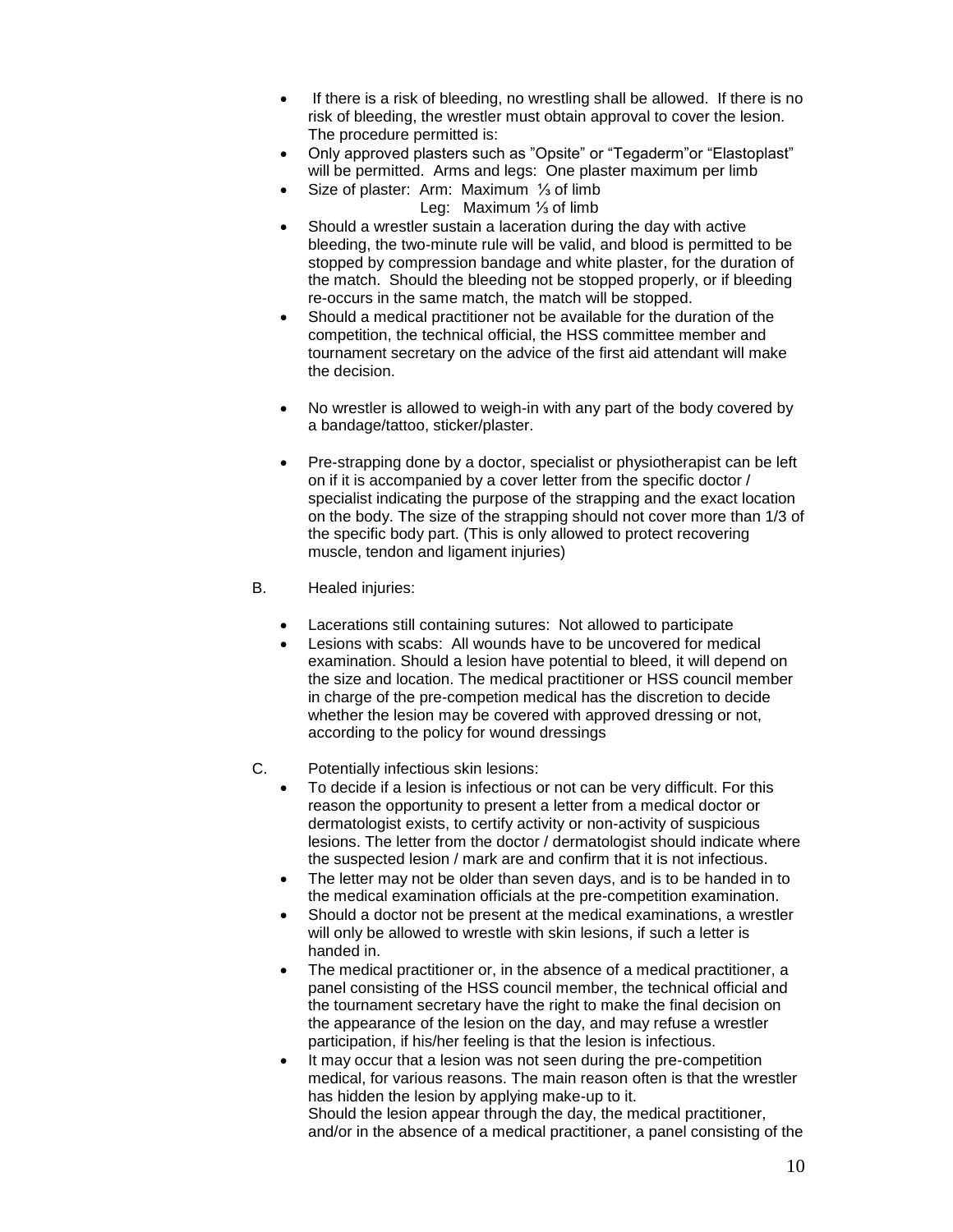HSS council member; the technical official and the tournament secretary, will make the decision on whether the mark / lesion is infectious or not and if found to be infectious, the wrestler will be disqualified regardless of the stage of the competition.

*TAKE NOTE THAT THE PRE-COMPETITION MEDICAL EXAMINATION IS NOT THERE TO PREVENT WRESTLERS FROM PARTICIPATING, BUT IT IS PERFORMED BECAUSE OF THE RESPONSIBILITY TOWARDS ALL COMPETITORS FOR THE DAY, TO PROTECT EVERYBODY'S HEALTH AND WELLBEING. THE INDIVIDUAL WRESTLER'S CONDITION THEREFORE HAS TO BE WEIGHED UP AGAINST THE RISKS PARTICIPATION HOLDS FOR ALL OTHERS COMPETING AGAINST HIM/HER*

- Article 12.1.5 Pre-departure medicals for international participation:
- Article 12.1.5.1 Medicals have to be performed according to FILA Health Regulations, a minimum of three days before participating internationally, to ensure that the wrestler is in good health, has a realistic weight in comparison to the weight category he/she is going to compete in and that he/she carries no injuries at the time of leaving the country. Ideally there should not be a weight burden of more than 5% of the body weight, with a maximum of 3 kgs. In cases of gross overweight the medical practitioner has the right to recommend to the team manager that the wrestler remains at home. Wrestlers under the age of 15years should not be allowed to leave the country if the weight is not in comparison to the weight category he/she is going to compete in.
- Article 12.1.5.2 The wrestler's FILA license book is signed by the medical practitioner.
- Article 12.1.5.3 Documentation needed for this medical is the following:
	- o Females Gender medical certificate
	- o All Therapeutic Use Exemption Certificate of approval back from FILA (See 26.4.4)
	- o Result of sexually transmitted disease tests and HIV test
	- o FILA license book
- Article 12.1.5.4 A medical examination will be performed after the weight has been checked officially.
- Article 12.2 Record keeping of all wrestlers's medical records as required by FILA. This includes copies of:
	- "Therapeutic Use Exemption" application forms, as well as the SAID or FILA Certificate of approval
	- Women Gender medical certificate
	- All drugs test results
	- Medical examination reports at High Performance Screening Facilities
	- Other reports as may be needed from time to time by either FILA, SAIDS or SAWF

### Article 13 **FIRST AID : COMPETITION ARRANGEMENTS, TRAINING AND MEDICAL CONTROL DURING COMPETITIONS:**

- Article 13.1 Control over, and/or arrangement of first aid of acceptable standard for competitions at all levels of competition:
- Article 13.1.2 The HSS council member of the host wrestling association of any competition is responsible for organizing first aid service of an acceptable standard for the tournament. The HSS Council member of the SAWF will oversee and ensure compliance. The service should conform to the following: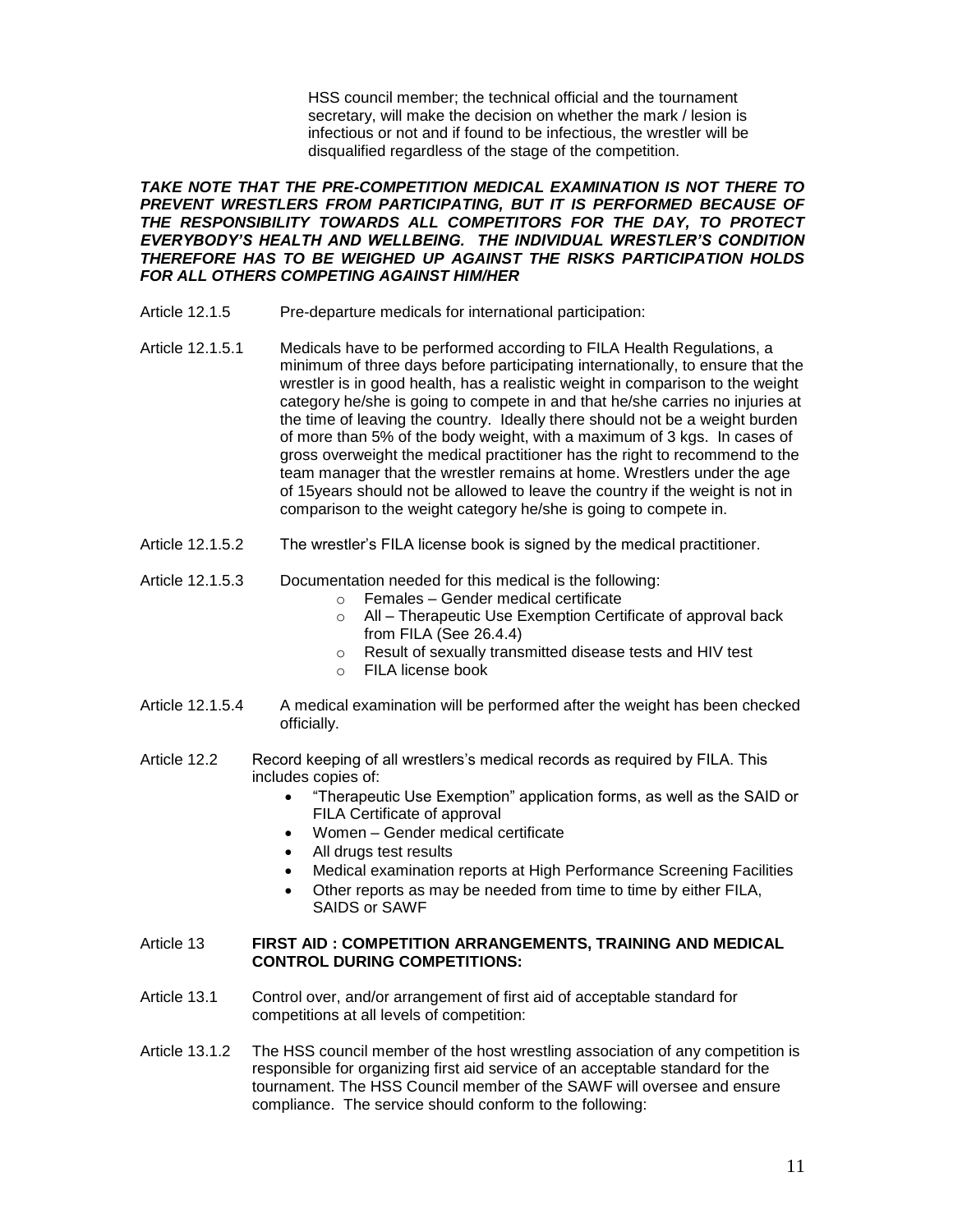Article 13.1.2 Checklist for first aid at competitions:

- Wrestling is a potentially dangerous sport with injuries to the spine a reality. The service provider needs to be informed of possible injuries, and well qualified first aid workers need to be on duty, preferably with at least one paramedic as part of the team
- The number of first aid workers needed varies according to the size of the tournament, and the minimum requirements of the SAWF are:
	- 1-2 mats: 2 persons
	- 3-4 mats: 3 persons
	- 5-6 mats: 1 additional person for every additional mat
- Ambulance service on duty on the premises is the ideal, but may be very costly. It is acceptable for the service provider to have direct mobile phone communication, provided the response time of the ambulance service to the venue will be short. To ensure this, it is the responsibility of the HSS council member of the host venue to check all these facts before a competition and to inform the local hospital and ambulance service of the tournament taking place.
- A demarcated parking area must be kept open throughout the day for the ambulance to reach the entrance to the venue without restrictions in its way
- The first aid service provider must be informed before a competition about possible injuries, and the following shall be part of the equipment to be brought for the day:

Standard first aid equipment with sufficient supply of plasters, bandages, etc., for the size of the tournament

Semi-rigid cervical collars of different sizes

Spinal backboard with harness to immobilize the injured (If a tournament with children and seniors - 2 sizes preferably)

Splints to immobilize different fractures of extremities

Haemostatics (Friars Balsam, instead of "Staaldruppels")

Nose plugs

**Blankets** 

Waterproof transparent dressings, eg "Opsite"type of dressings Disposable gloves

Sufficient supply of ice (Cannot use kitchen to provide ice!!) Injury forms – use to be explained to first aid service provider

• The HSS council member of the host wrestling association is responsible for informing the first aid provider about the SAWF injury record to be kept, and to provide the forms to them, and to collect them after the competition. All injury forms shall be sent to the secretary of the national HSS council in order to compile statistics on injuries in the sport. (An example is attached as attachment)

Injury forms are filled in only for injuries serious enough to have stopped the wrestler from continuing the match

Should there be no serious injuries, it is still necessary to send in a report stating that there were no injuries.

- First aid workers need to be positioned in the centre of the venue, to able to see all mats clearly, with an area available to allow an injured person lie down for treatment, or to await the ambulance. Spectators should not be allowed to stand in front of the first aid station. An emergency corridor should be available, should it be necessary to transfer the injured person to the ambulance
- Article 13.2 Association HSS councils shall ensure that all clubs have at least a basic first aid kit available for use during practice or tournaments. All coaches/medical officials are to attend the Sports Injuries Course in order to be able to use the first aid kit correctly:
- Article 13.2.1 List of standard minimum content of a first aid kit: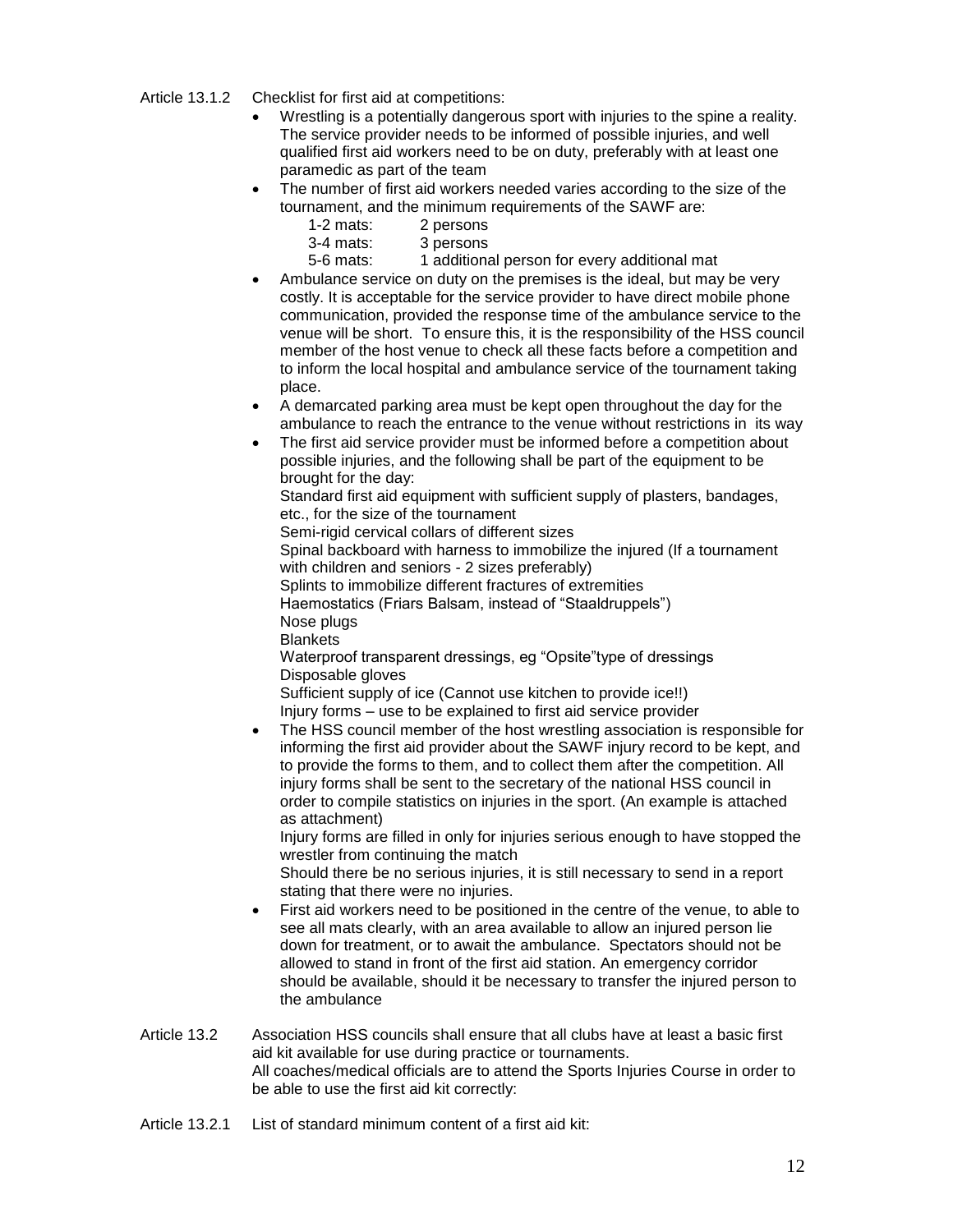Wound disinfectant Swabs for cleaning Cottonwool (100gm) Sterile gauze (minimum 10) 1 forcep to remove small objects 1 pair of scissors (minimum size 100mm) 1 packet of safety pins 4 triangular bandages 4 pressure bandages - 75mmx5m 1 Elastoplast - 25mm x 3m 1 hypo-allergic plaster - 25mm x 3m 1 pack individual plasters (Band Aid type) 4 sterile first aid bandages - 75mm x 100mm 4 sterile first aid bandages - 150mm x 200mm 2 sets of splints (ambulance standard – 2 x 1m & 2 x 400mm) 2 pairs large, 2 pairs medium disposable gloves (minimum) 2 mouthpieces for CPR 3 semi-rigid cervical collars of different sizes 1 large spinal backboard + harness 1 small spinal backboard + harness Nose plugs Haemostatics - eg Friars Balsam (To dip nose plugs in instead of "Staaldruppels") "Opsite" type dressings of different sizes

- Article 13.2.2 The maintenance and replacement of used items remains the responsibility of the club medical council member, under control of the wrestling association medical council member
- Article 13.3 Evaluating the need for, and organizing training where needed, for medical officials and coaches at all levels in basic first aid skills and sports injuries. Information regarding training needs has to be compiled annually at the beginning of the year, for the necessary planning to be done by the national medical council.
- Article 13.4 Implementing FILA Health Regulations as far as is possible and viable under local circumstances. Ensuring full adherence to FILA standards where wrestlers compete in FILA-controlled competitions:
- Article 13.4.1 The implementation of policy on skin lesions, injuries that have the potential for bleeding and possible infectious lesions
- Article 13.4.2 Control of the use of all prohibited substances, according to the latest WADA list, by disseminating information, ensuring that "Therapeutic Use Exemption" forms are filled and sent to the relevant bodies in time, for approval.
- Article 13.4.3 A HSS council member of the host organization assists the tournament secretary to ensure that the information regarding approval for use of asthma inhalers is processed. Inhalers may only be used between rounds during the match, provided the certificate of approval (in case of SAWF controlled competitions from SAIDS and in case of FILA controlled competitions from FILA) has been given, and the inhaler is handed in at the table at the beginning of the match
- Article 13.4.4 Injuries during a match:

 Please bear in mind that approval from the mat chairman must always be obtained, before a first aider may approach the mat.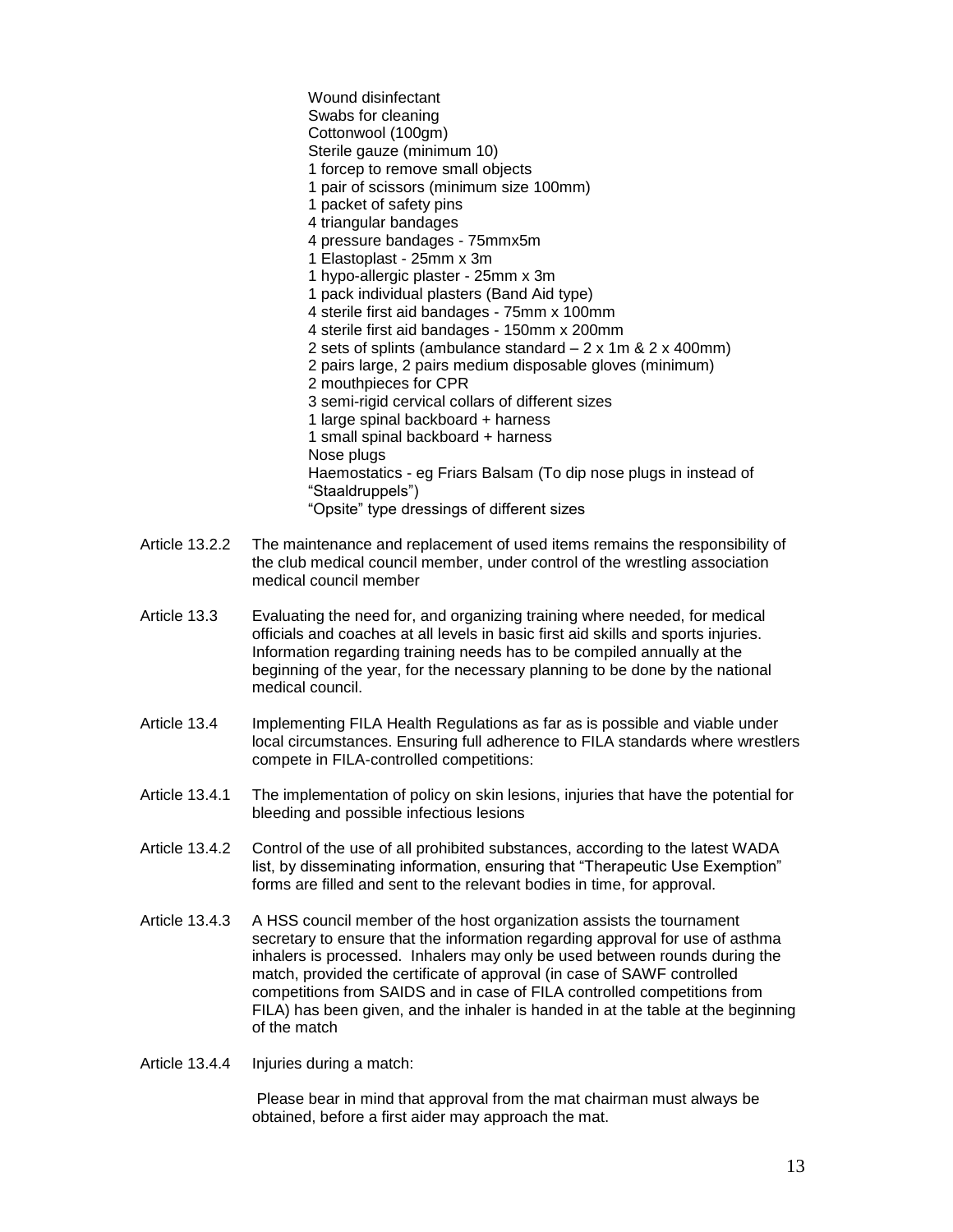| Article 13.4.4.1 | The medical practitioner, or in the absence of a medical practitioner, the      |
|------------------|---------------------------------------------------------------------------------|
|                  | technical official, the tournament secretary and the HSS council member, on     |
|                  | the advice of the first aid attendant, will decide whether an injury is serious |
|                  | enough for the match to be terminated.                                          |

- Article 13.4.4.2 The two-minute time limit rule will be used in all SAWF controlled competitions, due to the fact that a medical practitioner is seldom available for the whole day during competition. FILA controlled competitions usually have more than one medical practitioner on duty, and therefore the two minute rule will not be used.
- Article 13.4.4.3 Should bleeding be the cause for a stop, haemostasis may be obtained within the time given. Should this not be possible, the match will be terminated.
- Article 13.4.4.4 Should a medical practitioner be on duty, he/she has the right to stop a match if, according to his/her opinion, a serious injury could occur because of a dangerous action.
- Article 13.4.5 Women's weight control: FILA rule does not allow for "tolerance" in weight.The SAWF adheres to this rule.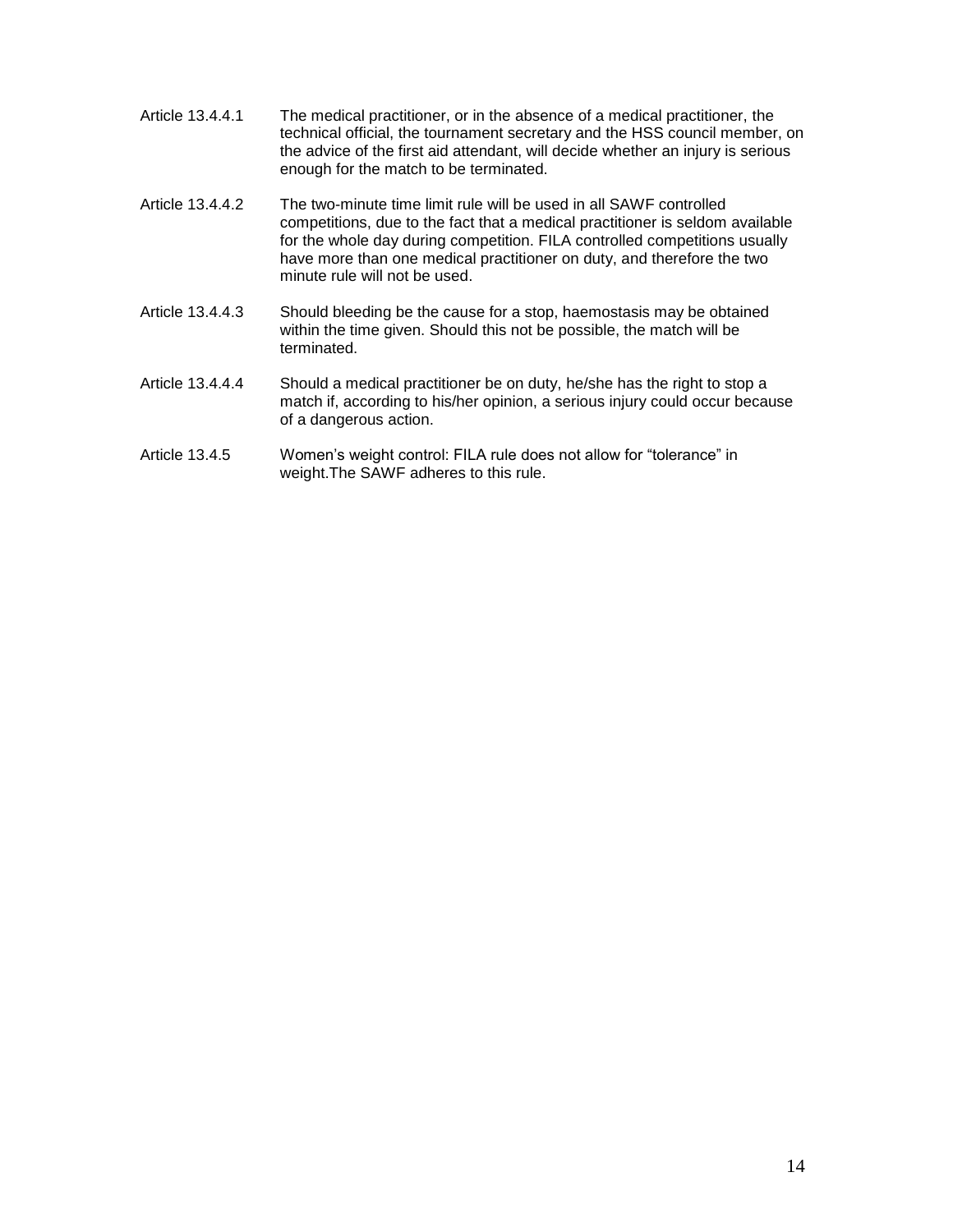#### Article 14 **STRUCTURE OF FUNCTIONING**:

Article 14.1 The SAWF HSS council cannot function in isolation, as there are different tasks to be executed at different levels. It is therefore necessary to have HSS councils at Wrestling Association level to take the tasks down to grass roots level.

> Each Club must have at least one HSS official .The Head HSS official of each club, forms part of the HSS Council of the Wrestling Association.

 Nominations for the position of Chairman of the Association's HSS Council must be handed in before the Association's annual general meeting. The Chairman of the Association HSS council will be part of the Executive Management of the Association.

The Chairpersons of the Association's HSS councils are elected before the annual general meeting of the SAWF and their names are forwarded to the SAWF secretary-general, with full details of contact addresses, telephone numbers etc.

Nominations for members of the SAWF HSS council must be submitted to the SAWF secretary-general according to the SAWF nomination regulations. The nominees should all be registered HSS officials.

. The following positions have to be nominated and elected:

Chairman Vice-chairman **Secretary** Additional member – Safety & Security Additional member – Health

A Medical doctor will be appointed as a "'Medical Consultant" at the annual general meeting of the SAWF to adhere to the FILA requirements.

- Article 14.2 Where Wrestling Associations have not yet registered a HSS official for every club in the association by the end of February each year, the respective chairpersons of the clubs will be accepted to be the HSS official of that club and will be registered and held responsible for all tasks to be executed.
- Article 14.3 The Vice-President of the SAWF is the official guardian of the SAWF HSS council
- Article 15 **FUNCTIONING AT NATIONAL LEVEL**
- Article 15.1 Functions of the SAWF HSS council
- Article 15.1.1 Registration of all HSS officials and issuing of registration booklets
- Article 15.1.2 Control of wrestling association activities by evaluating reports, as and when requested
- Article 15.1.3 Developing training programs according to the needs identified by the wrestling associations
- Article 15.1.4 Evaluating injury reports and making recommendations for improvement / prevention to associations and SAWF management.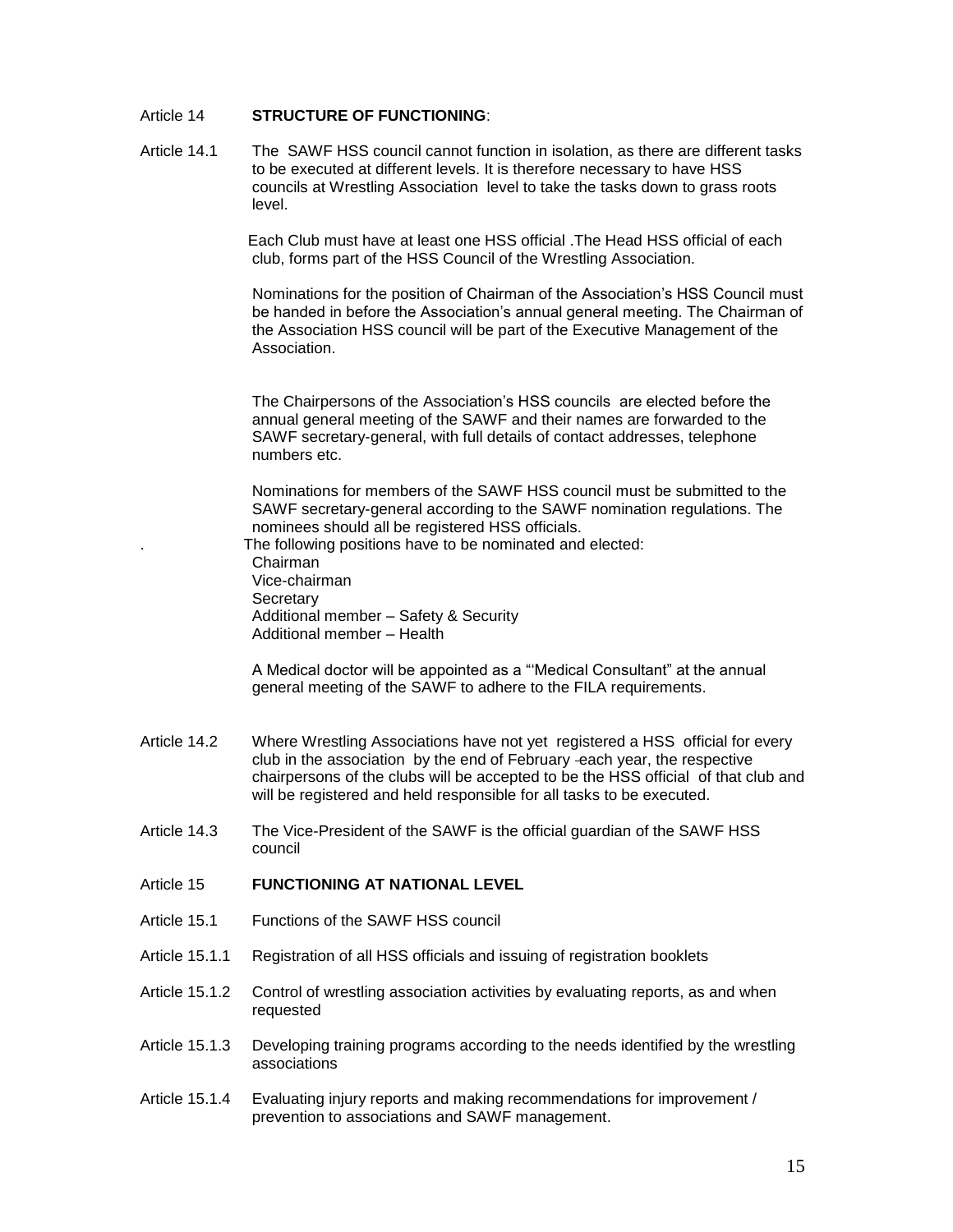- Article 15.1.5 Evaluating safety & security incident reports and making recommendations for improvement / prevention to associations and SAWF management
- Article 15.1.6 Control of the doping control program in accordance with the SAIDS requirements
- Article 15.1.7 Obtaining technical assistance from sports-related disciplines such as physiotherapists, dieticians and biokineticists, when requested by coaches
- Article 15.1.8 Assisting the national coaches in preparation of the national teams for international competitions by taking the responsibility for medical requirements.
- Article 15.1.9 Accompanying national teams abroad when necessary, or obtaining other assistance if required.
- Article 15.1.10 Meetings are held as and when necessary.

### Article 16 **FUNCTIONING AT WRESTLING ASSOCIATION LEVEL**

- Article 16.1 Every wrestling association compiles a HSS council from the Head HSS officials from of each club. Nominations for the position of chairman of the association's HSS council will be handed in before the start of the association's annual general meeting for consideration. The HSS council elects its own office bearers for the positions of vice-chairman and secretary. The chairperson of this HSS council serves on the wrestling association's executive management.
- Article 16.2 Functions:
- Article 16.2.1 Control over all tasks of clubs, for example control of the first aid kits at club level, collecting and forwarding injury forms from club competitions to the national HSS council
- Article 16.2.2 Responsible for organizing first aid during wrestling association and national competitions held at the wrestling association venues (including trials and grading tournaments).
- Article 16.2.3 Responsible to oversee the safety and security during wrestling association and national competitions held at the wrestling association venues (including trials and grading tournaments)
- Article 16.2.4 To liaise with the national HSS council for first aid and sports injury courses, according to the needs within the wrestling association.
- Article 16.2.5 Control of registration of all HSS officials within the wrestling association and reconciling information with the national council; providing correct information of HSS officials for issuing of registration booklets.
- Article 16.2.6 Assisting the national HSS council in disseminating information, down to club level, as well as assisting when required, to conduct surveys on problem areas in the sport
- Article 16.2.7 Assisting coaches at wrestling association level, where necessary, with preparation of wrestlers, as far as medical matters are concerned; for example, checking if all wrestlers using medication on the prohibited list have filled in the "TUE" forms.
- Article 16.2.8 Meetings are held according to the wrestling association schedule and requirements